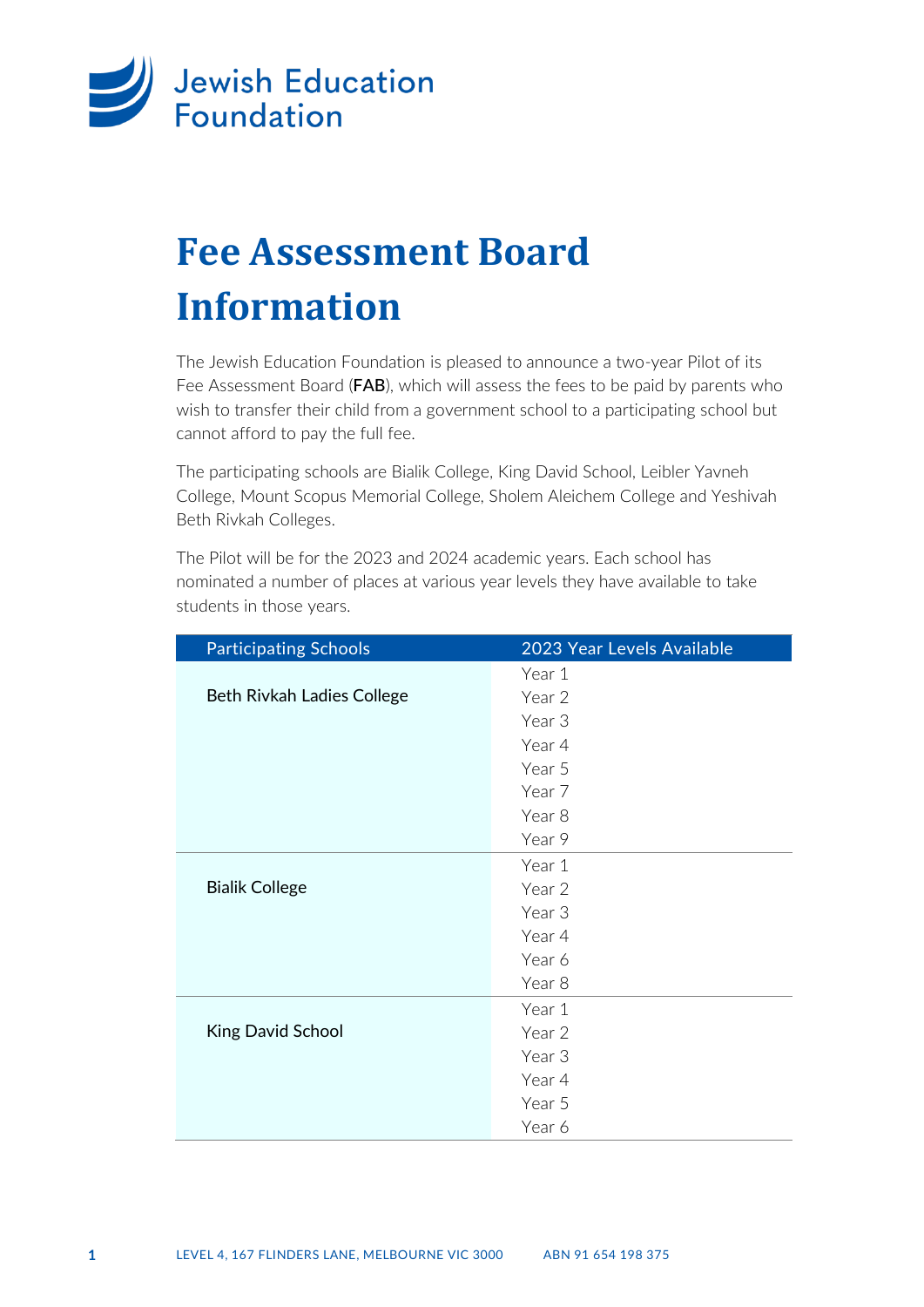|                               | Year 1            |
|-------------------------------|-------------------|
| Leibler Yavneh College        | Year 2            |
|                               | Year <sub>3</sub> |
|                               | Year 4            |
|                               | Year 5            |
|                               | Year 6            |
|                               | Year 7            |
|                               | Year 8            |
|                               | Year 9            |
|                               | Year 10           |
|                               | Year 2            |
| Mount Scopus Memorial College | Year 4            |
|                               | Year 5            |
|                               | Year 7            |
|                               | Year 9            |
|                               | Year 10           |
|                               | Year 11           |
|                               | Year 1            |
| Sholem Aleichem College       | Year 2            |
|                               | Year <sub>3</sub> |
|                               | Year 4            |
|                               | Year 5            |
|                               | Year 6            |
|                               | Year 1            |
| Yeshivah College              | Year 4            |
|                               | Year 5            |
|                               | Year 6            |
|                               | Year 7            |
|                               | Year 8            |
|                               | Year 9            |

If your child is currently attending a government school and would like to attend a Jewish school, and there is availability in the school of your choice, you are invited to apply on the link below.

#### [Fee Assessment Board Application Form](https://www.jewisheducationfoundation.com/apply/)

Applications for the 2023 school year open on 15 June 2022 and close on 31 July 2022.

The application process is online and is quite straightforward. All information is kept confidential. Within a short period, you will be advised of the fee assessment. You can then decide if you want to proceed with the application process.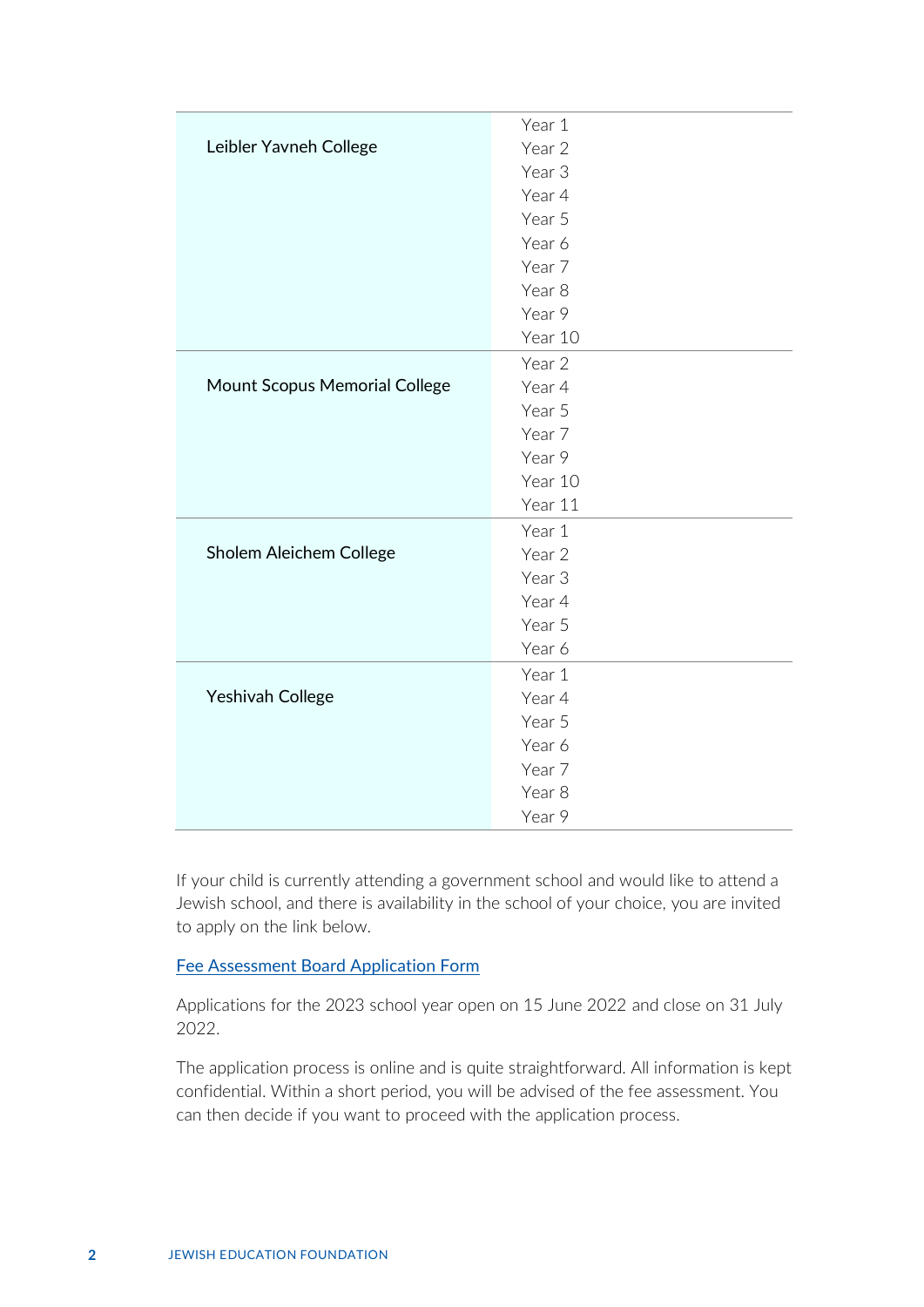Places offered by the schools are limited and, if oversubscribed, not all applicants will be offered a place.

If your child is likely to be offered a place, you will be required to confirm the information contained in your Application Form by completing a statutory declaration. You may also be required to provide supporting financial documentation such as tax returns or mortgage statements.

If everything is in order, you apply to enrol in your nominated school, and follow the school's normal processes for school admission.

If your child is enrolled in a participating school, your child will be entitled to remain at that school until the completion of their schooling for the annual fee assessed by the FAB, provided all the school's normal terms and conditions for ongoing enrolment are satisfied.

The fee payable for each year will be assessed by the FAB annually, until your child graduates, to take into account any changes in circumstances.

Parents who have already applied to a participating Jewish school for a fee assessment for 2023 will not be eligible to apply to the FAB. Similarly, if you submit an application to the FAB for a fee assessment, you cannot also apply directly to a participating school in 2023 for a fee discount for unless your child was not allocated a place in the school of their choice.

#### **How your fee will be assessed**

The fee assessment will be based on your income, assets, liabilities and family situation. You will not be asked to provide details of your personal/domestic expenditure. Instead, an estimate will be made of living costs based on averages for households in Victoria, taking into account your family size, housing situation and other relevant factors. The FAB may also take into account any exceptional circumstances you are experiencing.

#### **Guiding principles**

- Our community must strive to make Jewish education an affordable right for every Jewish student
- Parents should make a fair contribution based on their individual financial situation
- The process should be simple, robust and dignified
- No parent should be driven into poverty to pay fees
- Parents are entitled to retain some discretionary funding and some savings for non-school fee related expenditure